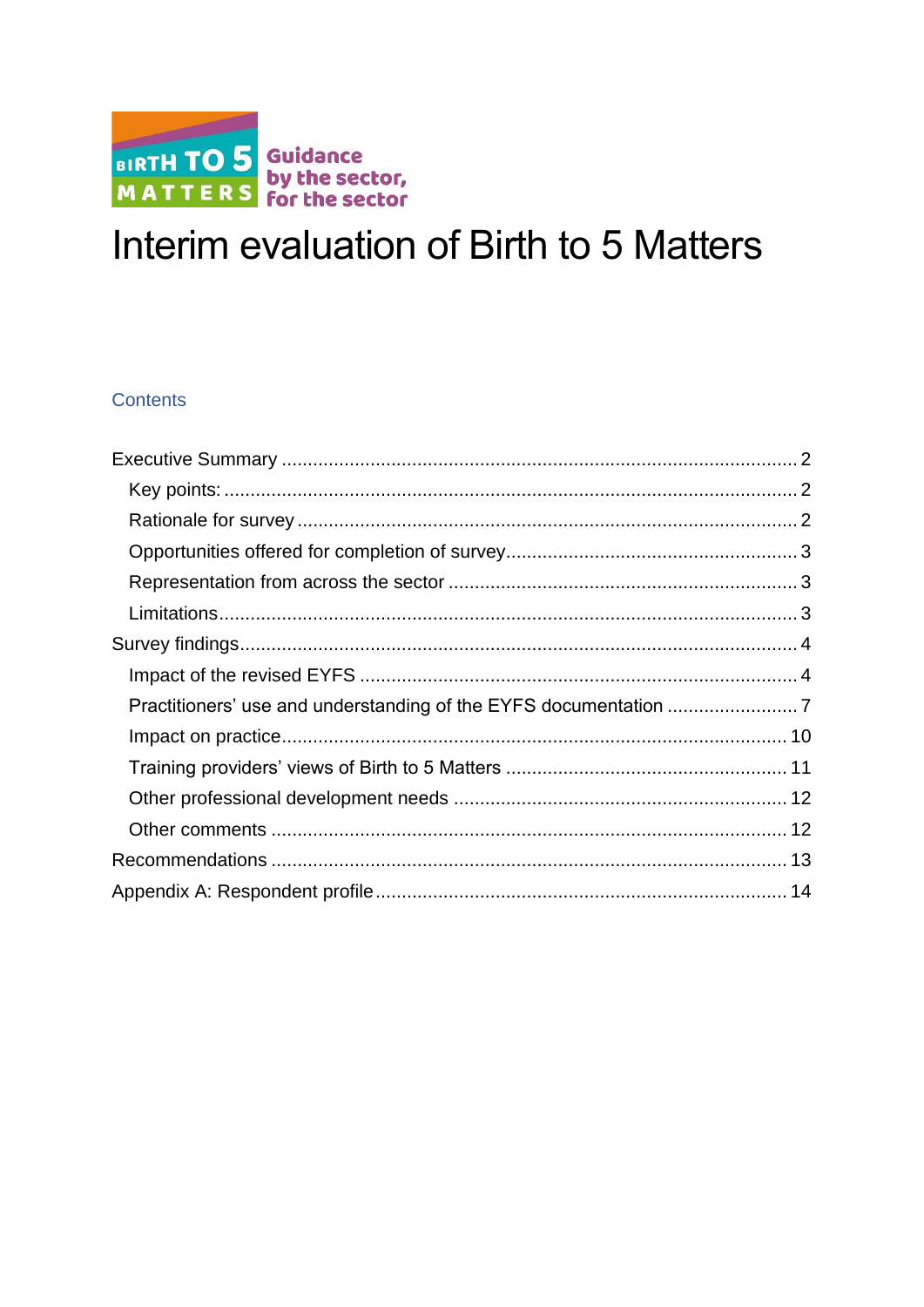## <span id="page-1-0"></span>Executive Summary

#### <span id="page-1-1"></span>*Key points:*

- *The guidance is generally considered to be useful*
- *Staff report an increase of confidence as a result of using Birth to 5 Matters*
- *It is being used broadly across the sector in both practice and training*
- *Respondents have asked for further resources around supporting children with SEND, developing a curriculum, assessing children and support for leaders.*

Responses suggest *Birth to 5 Matters* is being used across the whole sector including childminders, private, voluntary, and independent providers (PVI) and maintained nursery, infant and primary schools. It is also being used to train early years practitioners from level 2 to degree level, as well as being used by leaders and managers for continuous professional development (CPD) for their staff.

The majority of respondents to the survey are finding the *Birth to 5 Matters* guidance useful and are reporting a number of positive changes to practice following the EYFS reforms. Practitioners who chose to use *Birth to 5 Matters* valued a range of its attributes, while those who chose not to most commonly said it was because *Development Matters* (2021) was shorter and/or simpler .

There was a high level of agreement that *Birth to 5 Matters* was impacting positively on areas of practice such as staff professional development, increasing staff confidence in their professional judgement, assessment, curriculum and learning and outcomes. It was also having some impact on diversity and inclusion and closing the "attainment gap", but not to the same degree.

The impact of *Birth to 5 Matters* should be seen within the wider context of the EYFS reforms. *Birth to 5 Matters* was perceived by respondents as more helpful in improving children's outcomes, especially in language and literacy (a key aim of the reforms), than the reforms to the EYFS Statutory Framework or *Development Matters* (2021). It also scored higher on helping to reduce workload and increase practitioner's engagement with children.

The survey findings confirm that the sector would like more support with children who have SEND, more guidance about developing a curriculum, extra resources to help assess children and increased support for leaders.

The survey sample was small, but represented a wide range of geographical areas, practitioner roles and organisation types. It was weighted towards more experienced staff. While it is perhaps too soon to fully evaluate the impact of the guidance, the findings provide food for thought.

#### <span id="page-1-2"></span>*Rationale for survey*

The Early Years Coalition undertook survey of practitioners in November-December 2021. The aim was to explore the impact of *Birth to 5 Matters* nine months after it had been published and use the feedback to identify any further work which might be needed. Some questions were also asked about the impact of the EYFS reforms as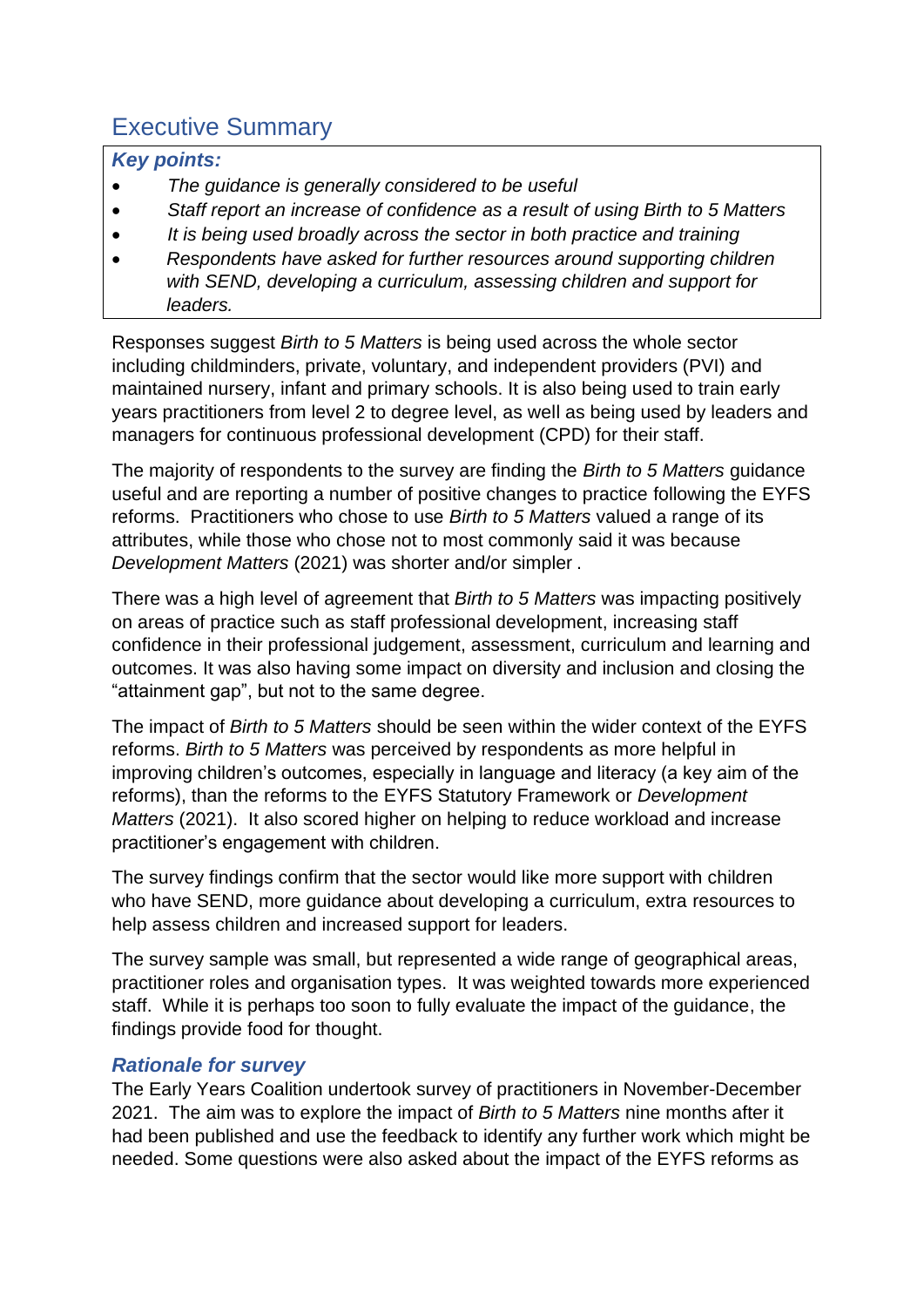the purpose of *Birth to 5 Matters* was to support practitioners in implementing the reforms.

#### <span id="page-2-0"></span>*Opportunities offered for completion of survey*

The survey was sent to the Early Years Coalition partners and the software companies who were licensed by *Birth to 5 Matters* along with every organisation or local authority who had partnered with *Birth to 5 Matters* to date, to send out to their members, contacts and users.

#### <span id="page-2-1"></span>*Representation from across the sector*

The responses included representation from all types of early years provider, in all parts of England and in diverse practitioner roles (see appendix A). However, responses were disproportionately from more experienced and higher qualified staff. The majority of respondents had worked in the early years for 10 years or more and had a level 3 qualification or above. Those who worked in private, voluntary or independent (PVI) settings and childminders were among the majority of respondents, followed closely by those working in infant and primary schools.

#### <span id="page-2-2"></span>*Limitations*

The number of responses to the survey was lower than hoped for, with 464 people completing it. This may have been for a number of reasons, including the time of year (very close to Christmas) and that it was only 4 months since the EYFS reforms had become statutory so the use of *Birth to 5 Matters* may not have been fully established in practice. It is likely that the ongoing impact of COVID-19 pandemic on the sector impacted on the response rate. Another possible factor, could be that when people are generally content, they are less likely to feel the need to respond. It may be prudent to re-run the survey when use of *Birth to 5 Matters* is more established and practitioners are less harried.

There was an element of self-selection in the responses which may have given a biased response because the majority of respondents (84%) were using *Birth to 5 Matters*, although we were seeking feedback also from those who chose not to.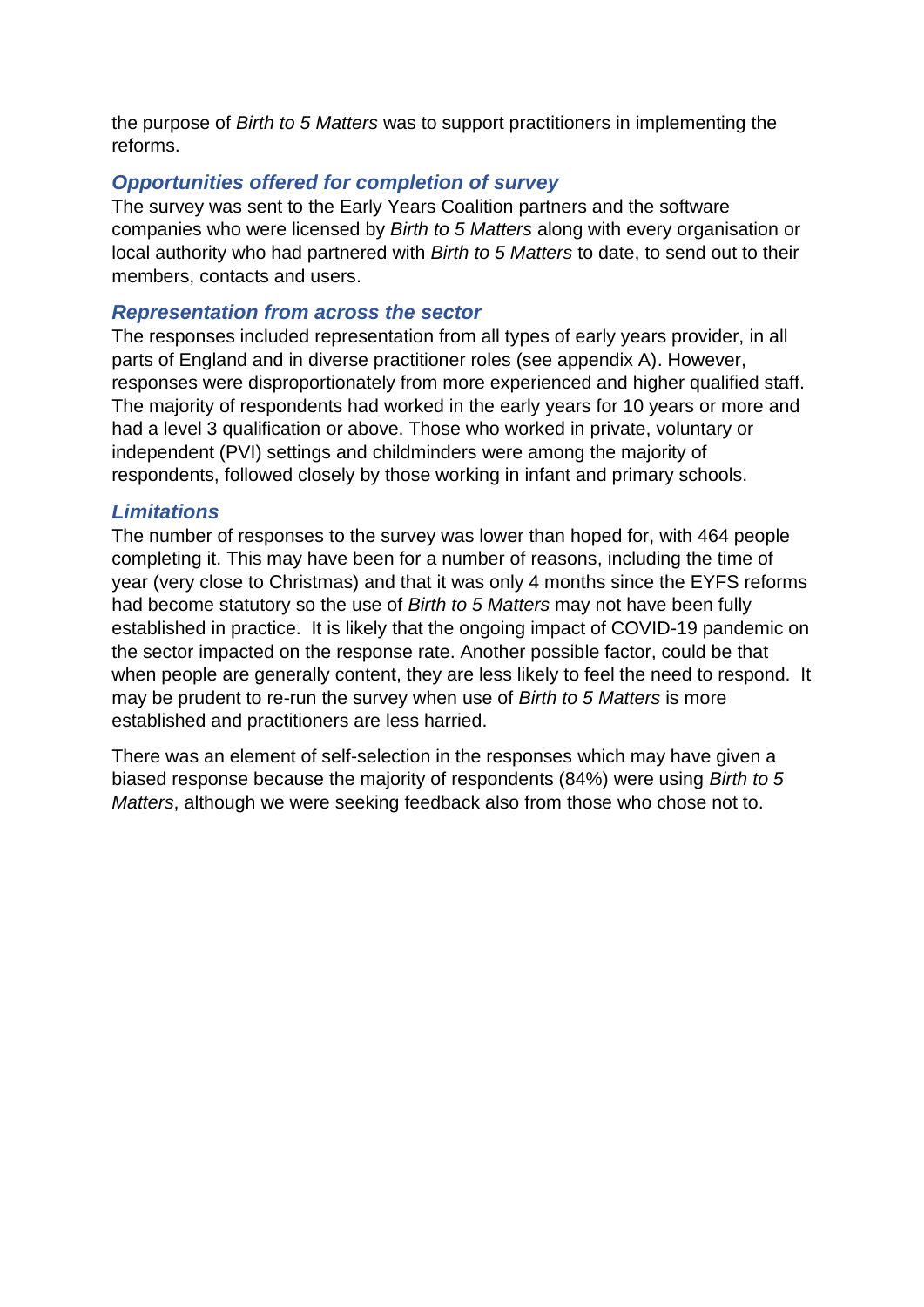# <span id="page-3-0"></span>Survey findings

### <span id="page-3-1"></span>*Impact of the revised EYFS*

The impact of *Birth to 5 Matters* has to be considered in the broader context of the EYFS reforms, and we therefore asked about respondents' perceptions of their impact.

There was some positive evidence of how practice has changed since the introduction of the revised EYFS:

- Responses suggest practitioners have felt able to use their professional judgement more, they have reviewed the curriculum and there was a general moving away from tick lists.
- Many respondents felt leaders and managed understood that less data now needed to be collected, but 23% did not agree with this statement, so there is still work to be done here.
- The majority of respondents did not feel that any greater uncertainty over assessment had arisen as a result of the changes.

It is positive to see progress towards these key government aims.

Positively, the pandemic had not derailed progress with the reforms – only 23% indicated that Covid had impacted on their ability to implement the changes. Given the many challenges practitioners have faced over the last two years, the sector deserves recognition for having taken on this extra workload.

Perhaps more concerning was that 59% did not feel that their practice had changed as a result of the reforms. There was a mixed picture over whether an increase in understanding of child development had been achieved, whether the reforms meant that they knew their children any better and whether they were concentrating more on consolidating learning in-depth. These responses could reflect settings where provision was already high quality and there was little need for change, or could be signs that the reforms were less successful in these areas.

More than half of respondents did not feel that the reforms had improved communication with parents. Despite the government's focus on the home learning environment in other initiatives, there was a missed opportunity within the reforms to support better partnership with parents and carers.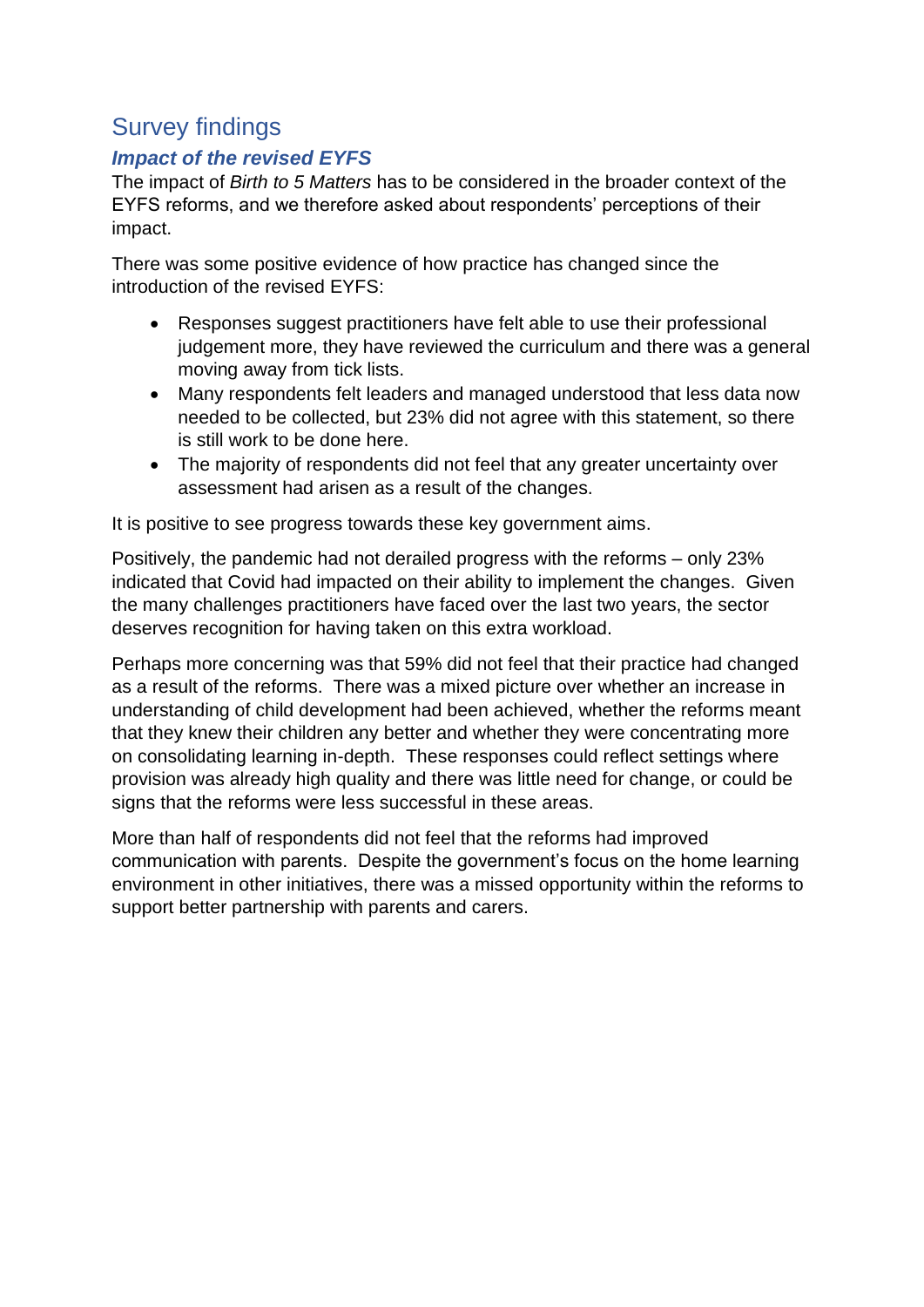*Fig 6:Do you agree that your practice changed in any of the ways listed below since the introduction of the revised EYFS (or the early adopter year if applicable)?*



One of the main stated aims of the EYFS reforms was to improve children's outcomes, especially in early language and literacy. However, responses were very divided as to whether the revised educational programmes, early learning goals and other aspects of the revised Statutory Framework had helped achieve this goal. Most practitioners were either uncertain or disagreed that the EYFS reforms had helped improve outcomes, with a similar response regarding the Ofsted Education Inspection Framework, which also focuses on language and literacy in the early years. By contrast 61% of respondents agreed that *Birth to 5 Matters* had been helpful*.* Although, as noted above the sample was limited, and perhaps biased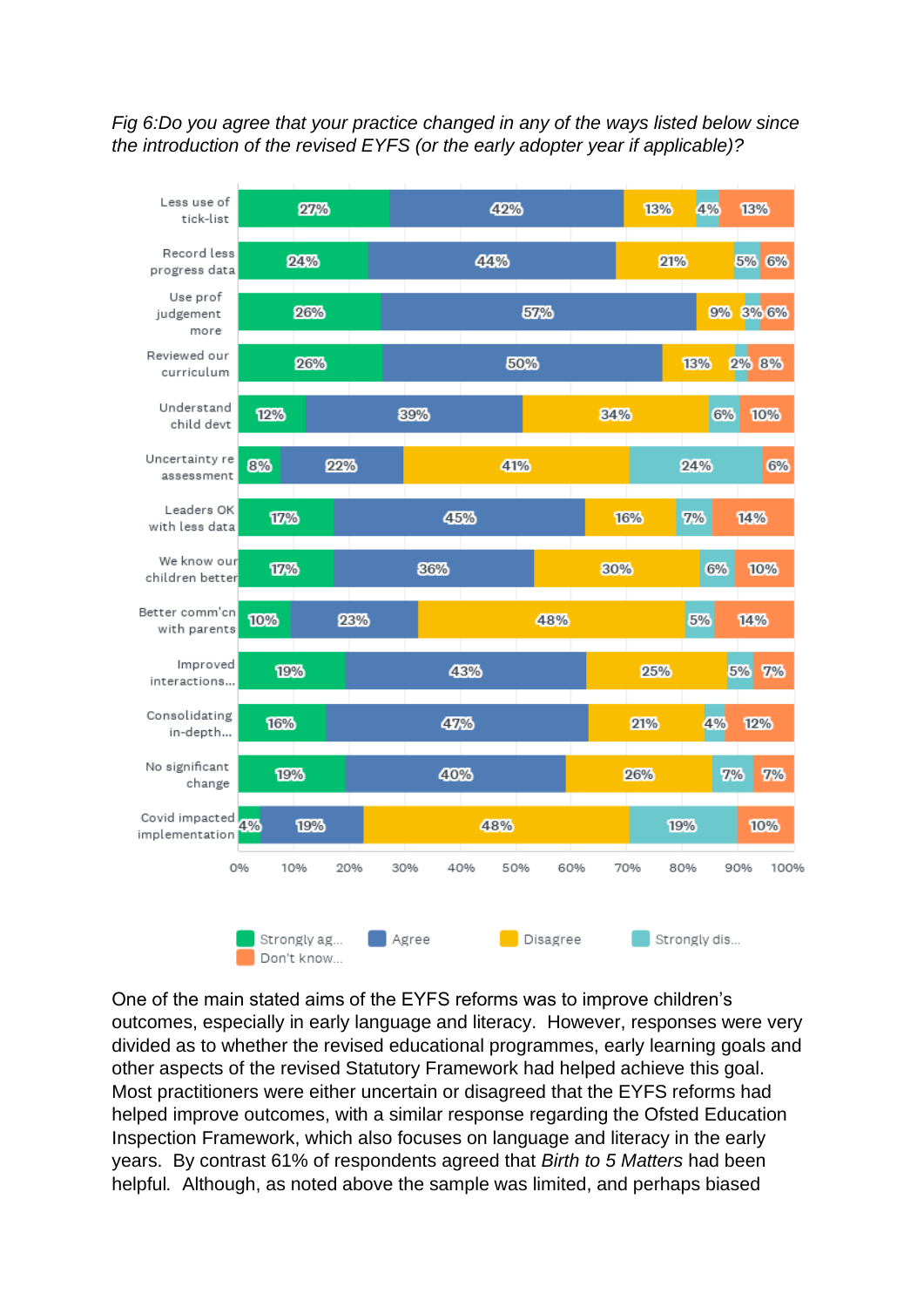towards those who had made a positive decision to use *Birth to 5 Matters*, this does suggest government should at least consider whether there are aspects of the *Birth to 5 Matters* approach which it should take on board.





Another stated aim of the reforms was to reduce practitioner workload and enable practitioners to spend less time on administration and more time interacting with children. Half of respondents felt that the revised educational programmes had positively impacted on their workload, but fewer than half felt that the other changes to the Statutory Framework, the revised Ofsted EIF or *Development Matters* (2021) had helped. A slightly higher percentage (59%) felt that *Birth to 5 Matters* had helped reduce workload.

It is also noteworthy that many staff and managers commented on having experienced an increase in their workload as they have had to spend time getting to grips with the new expectations around curriculum and assessment. Poor messaging from local authorities, DfE and Ofsted were mentioned as having added to this.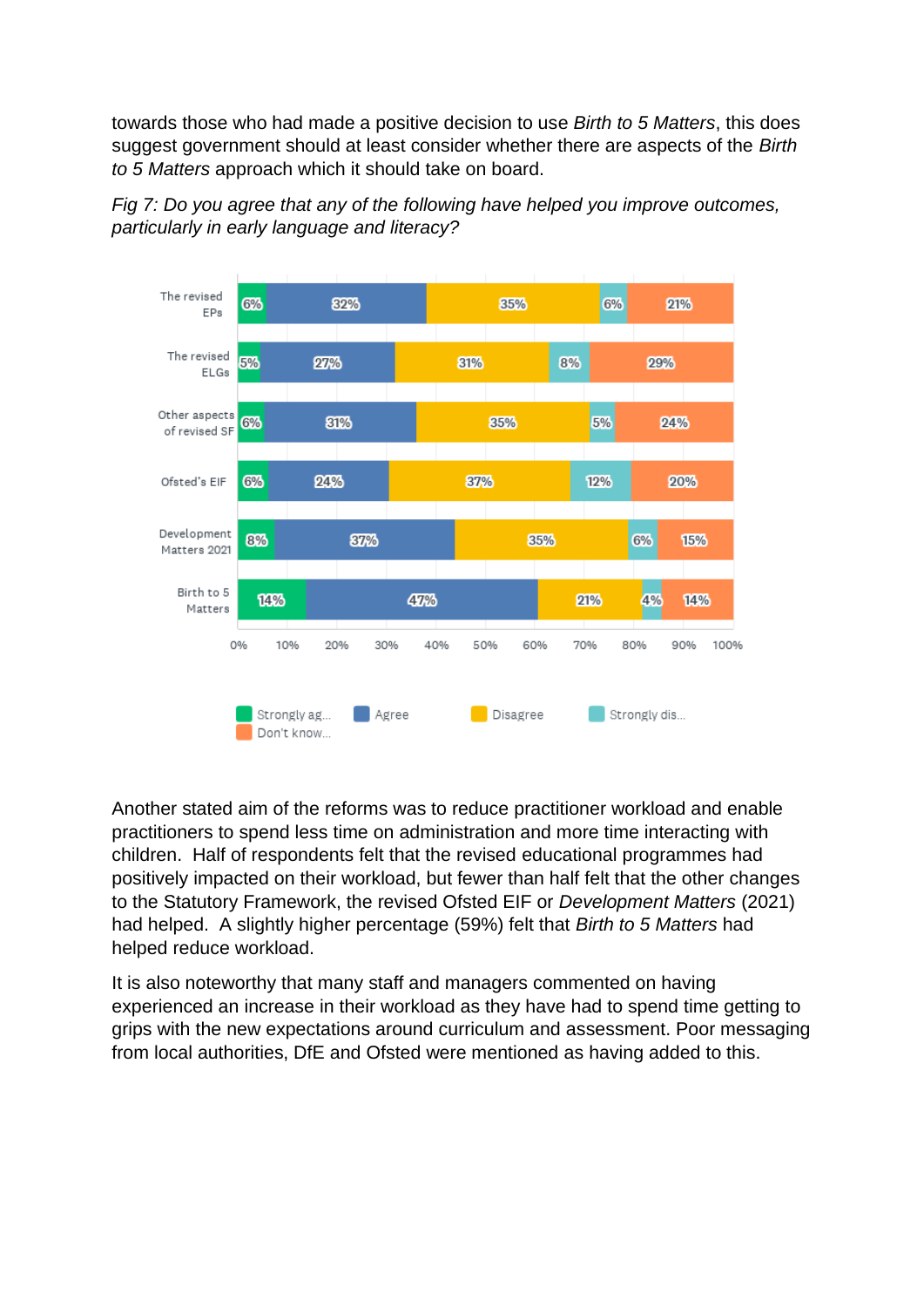*Fig 8: Do you agree that any of the following have helped you reduce workload and spend more time interacting with children?*



#### <span id="page-6-0"></span>*Practitioners' use and understanding of the EYFS documentation*

When we carried out a survey of practitioners prior to the EYFS reforms, responses showed some confusion between the statutory and non-statutory elements of the EYFS: for many *Development Matters* (2012) **was** the EYFS. By contrast, in our current survey, the vast majority of the respondents understood that both *Birth to 5 Matters* and *Development Matters (2021)* were non statutory guidance, and that only the Statutory Framework was a legal requirement. There was, however, less consistency or response in relation to the status of the EYFS Profile Handbook.

When asked how frequently they referred to the various documents, *Birth to 5 Matters* was referred to at least weekly by more people than *Development Matters* or the Statutory Framework.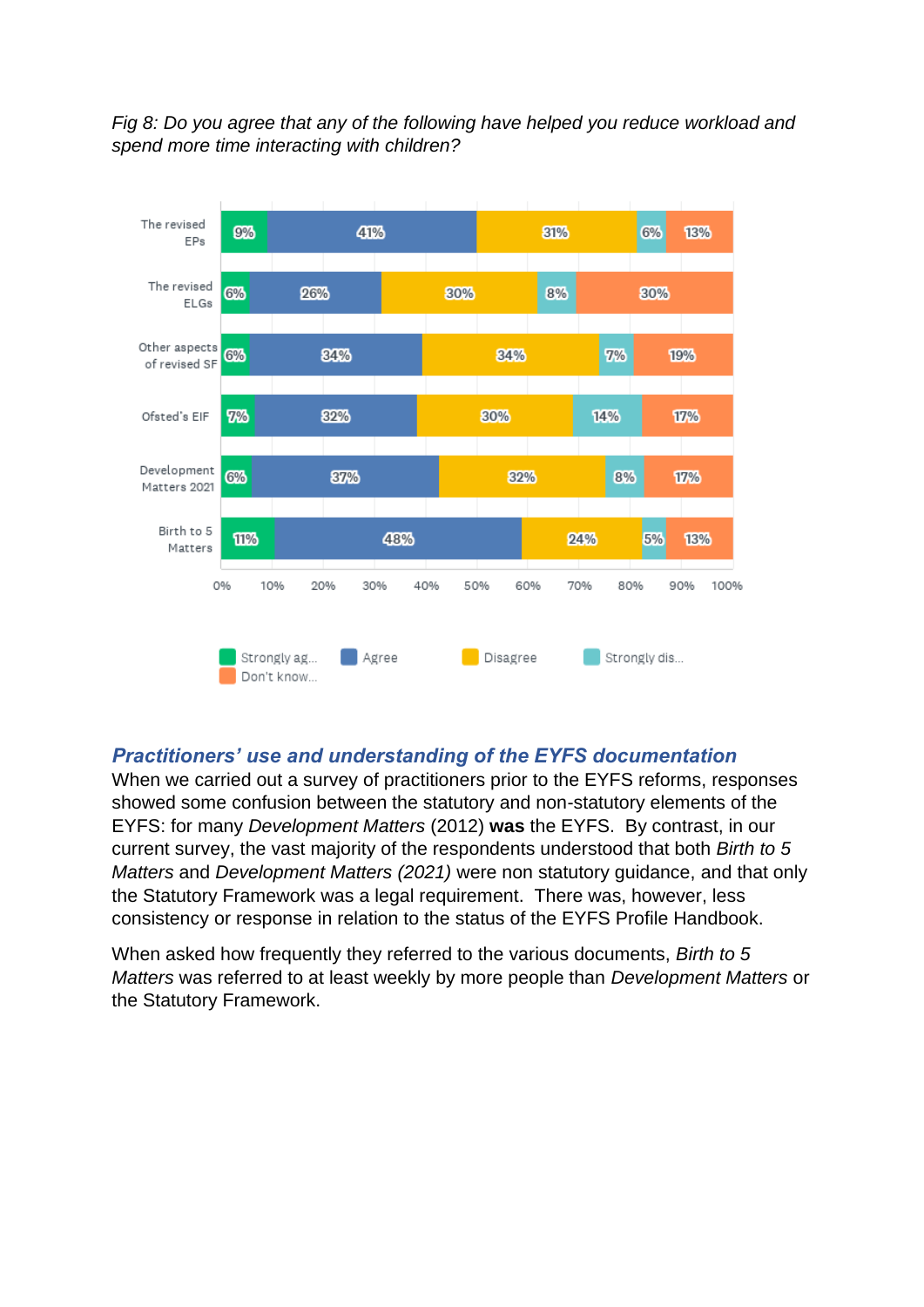

*Fig 1: How frequently do you refer to these documents to support your practice?*

We wished to understand the reasons why practitioners opted for one form of nonstatutory guidance rather than the other. 16% of the respondents stated that they did not use *Birth to 5 Matters*. The overwhelming majority gave as their reason for this that *Development Matters 2021* was shorter and/or simpler. There was some evidence that practitioners had changed from using *Development Matters 2021* to *Birth to 5 Matters*, that some were using a mixture of both non statutory guidance and some who were using *Development Matters* because it was the choice of their senior management



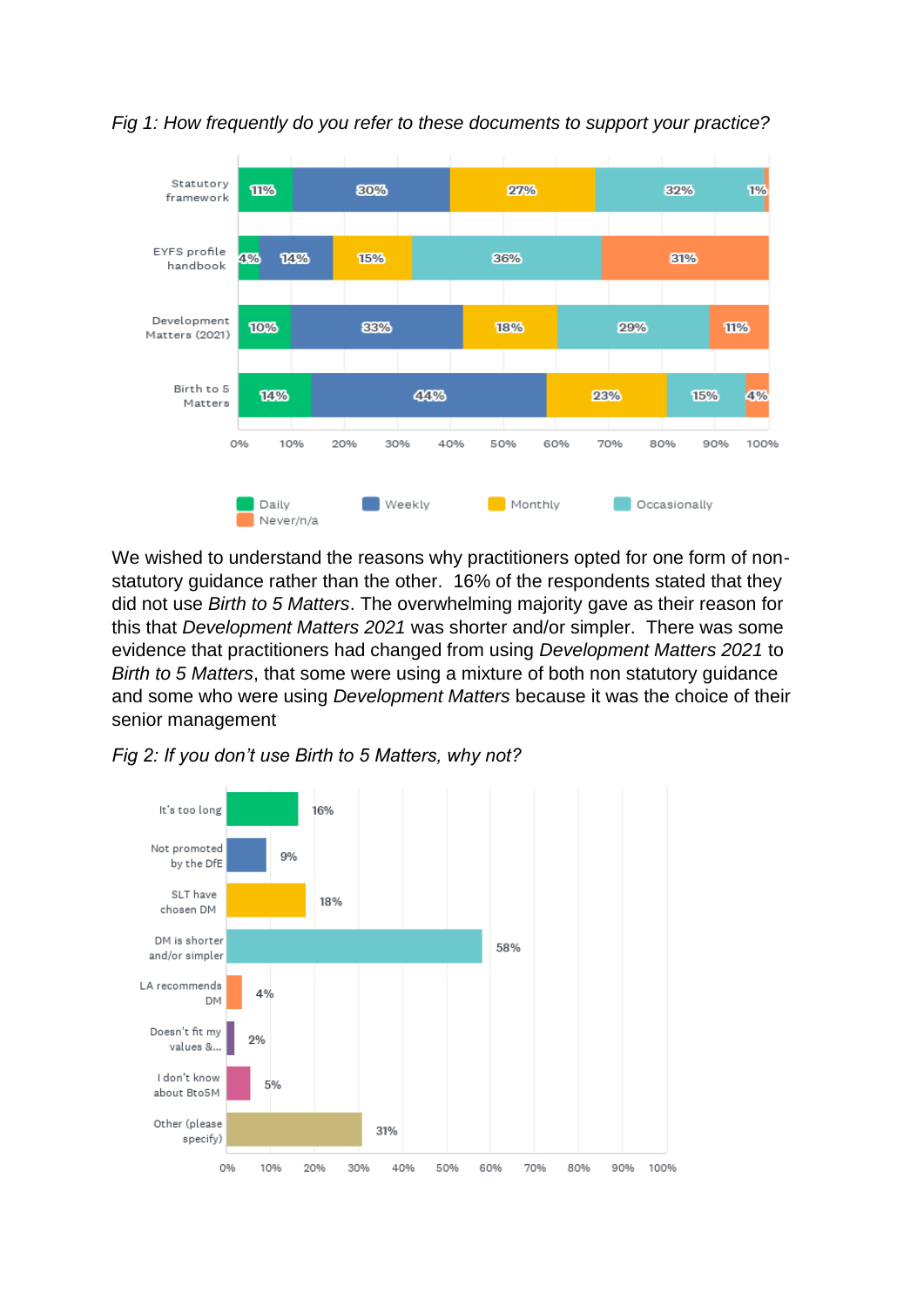Reasons for using *Birth to 5 Matters* were fairly evenly spread, with 68% suggested that they chose it because of its coverage of the principles of the EYFS and 64% appreciated the emphasis on the characteristics of effective learning.

There were a number of interesting extra comments which included:

*"It was written by a diverse cross section of people with the child/family at the centre. Also including many other professionals and included wider research, theory and pedagogical principles"*

*"The staff find the range section more beneficial to their observation, assessment and planning"*

*Fig 3: If you use Birth to 5 Matters, what are your reasons for choosing it? Tick all that apply.*



Most of the respondents' accessed *Birth to 5 Matters* as a hard copy, although the PDF version and website were also used regularly. (The guidance has been downloaded over 147,000 times and more than 30,000 printed copies sold.) Many practitioners were accessing the guidance via one of the software companies who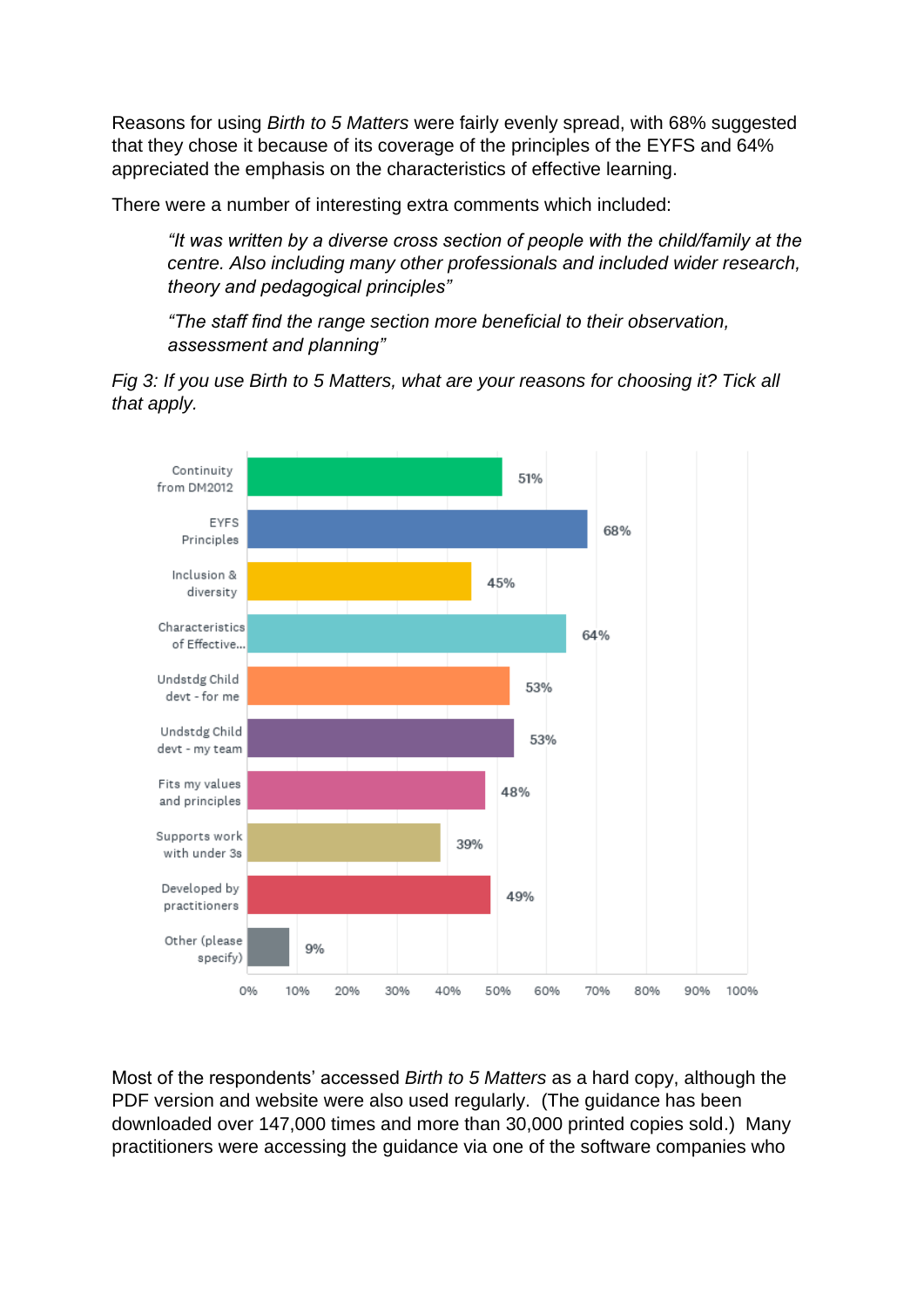have been licensed to include *Birth to 5 Matters* in their packages (with strict conditions to prevent it being used as a tick list).



*Fig 4: In what format(s) do you access Birth to 5 Matters?*

#### <span id="page-9-0"></span>*Impact on practice*

When asked about how *Birth to 5 Matters* impacted various aspects of practice, over 80% agreed that it had impacted on staff professional development, increasing staff confidence in their professional judgement, assessment, curriculum and learning and outcomes.

Despite the aspiration of the Early Years Coalition that the guidance should provide strong support for diversity and inclusion, fewer respondents (although still more than half) agreed that *Birth to 5 Matters* had impacted on narrowing the "attainment gap" or helping settings to become more inclusive. If future work is undertaken to revise *Birth to 5 Matters,* it might be worthwhile explore=ing in more detail the reasons for this and what else might be done to support these areas.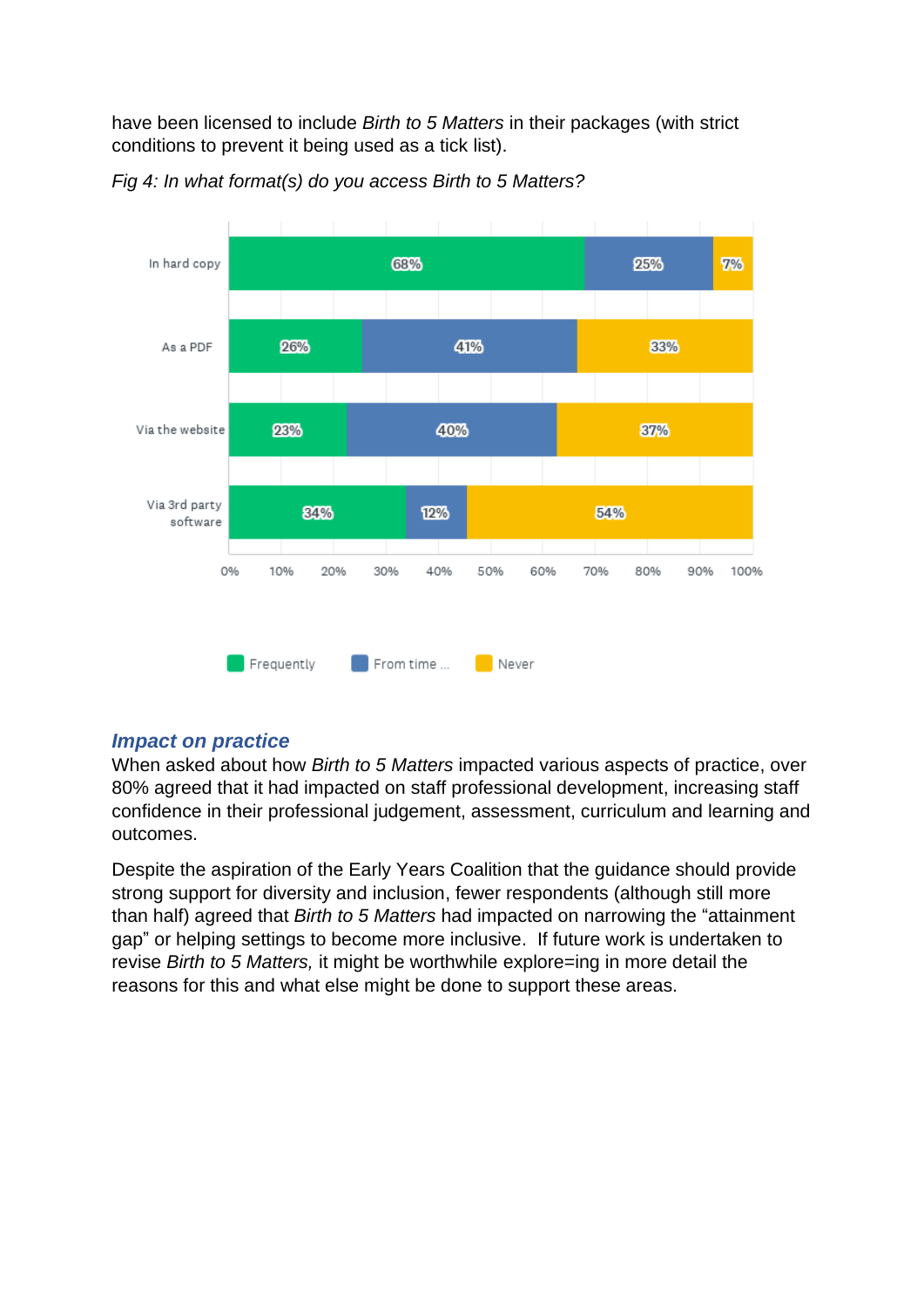

*Fig 5: Do you agree that Birth to 5 Matters has impacted on any of the following?*

Of those who chose to add additional comments about using *Birth to 5 Matters* with children who have SEND, the majority remark about the inclusive nature of *Birth to 5 Matters.* 

*SEND practice and principles are much more prominent, informed and well researched. This has been developed by those who know and fully understand children's special needs and special rights. It is fully inclusive* 

*Being able to use a range rather than a age band is more parent friendly - it also allows practitioners to be able to see the development gaps easier.*

*It has helped us to stop 'ticking boxes' slow down and think about what an observation is telling us about our children* 

The survey also highlighted current tensions in the sector regarding supporting children with SEND, with some feeling that *Birth to 5 Matters* is holistically supportive, while others choose to use different assessments to ensure children's progress is being monitored.

### <span id="page-10-0"></span>*Training providers' views of Birth to 5 Matters*

A separate set of questions was asked of respondents who were working in colleges, universities and other training provision. This was only a small subset of the total respondents (35 people).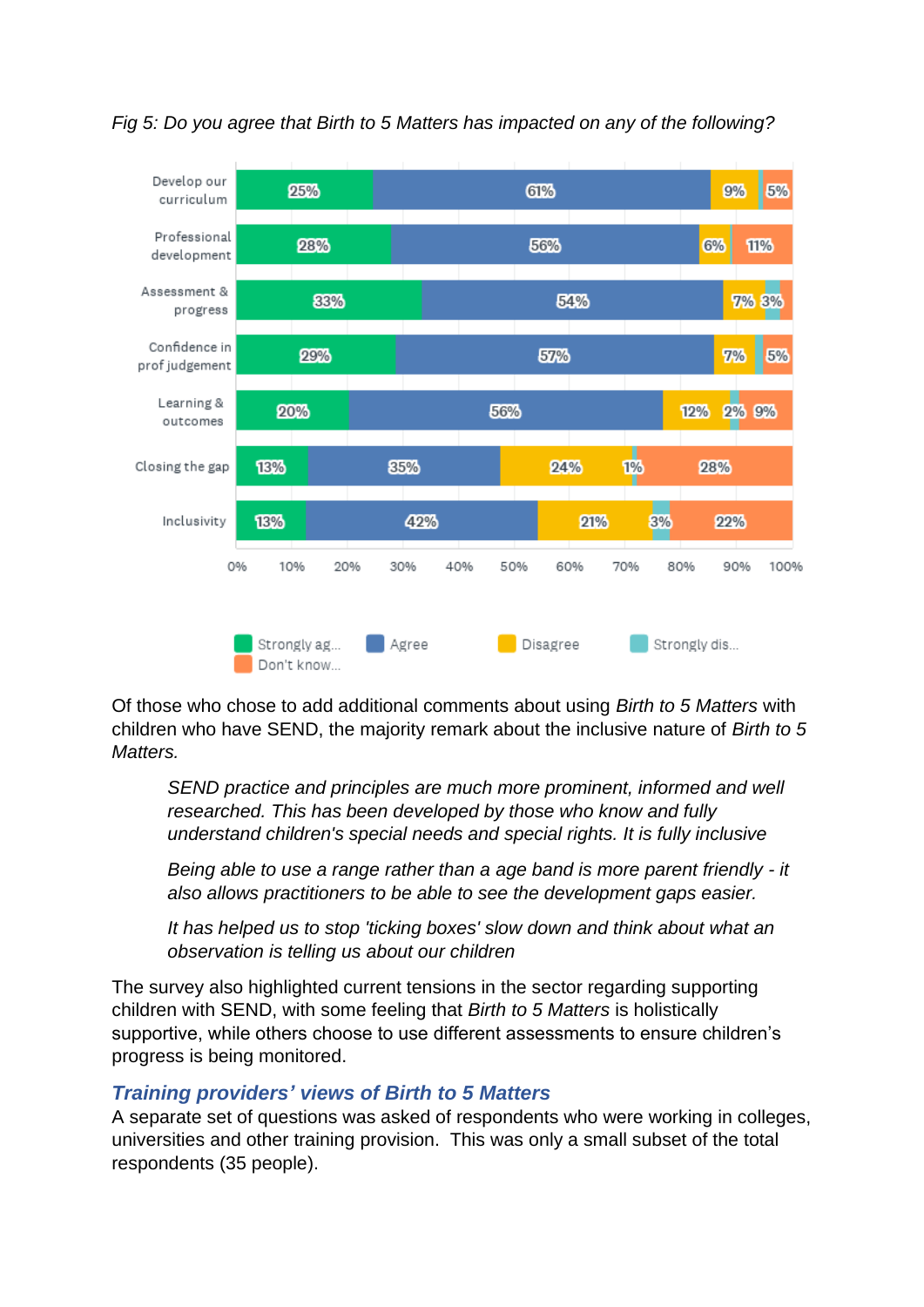More than half of these said they promoted both *Birth to 5 Matters* and *Development Matters* equally, although some chose to mainly use one or the other (mostly *Birth to 5 Matters)*. One commented,

"*Students are encouraged to read both documents critically and consider their usefulness in supporting practice"*

Respondents also strongly agreed that the additional resources including resource lists and biographies and the videos, podcasts and blogs on the website were helpful.

*Birth to 5 Matters* seems to be being used in a variety of ways to support training and CPD of practitioners. It is reported to being used in staff meetings, with Level 2 and 3 trainee practitioners, on early years and teaching degrees. Students are being encouraged to use the guidance to analyse and critically reflect on policy, understand how theory informs practice and think about child development. It is being used to develop knowledge about the characteristics of effective learning, planning, assessment, and pedagogy. It is also being referenced by students in assignments.

#### <span id="page-11-0"></span>*Other professional development needs*

The two main areas with which practitioners would like extra help and guidance were designing and implementing a curriculum and supporting children with SEND, followed closely by more support with understanding and assessing child development and increased support for leaders.

#### <span id="page-11-1"></span>*Other comments*

There were a few comments across the survey raising concern that the ELGs in *Birth to 5 Matters* do not align with the statutory EYFS, stating that this can cause confusion for staff. This issue was debated during the development of the guidance and reflected a conscious decision to prioritise coherence of the areas of learning over consistency with the revised Statutory Framework.

There were a number of comments throughout the evaluation which suggested that it was too early to fully evaluate the impact of *Birth to 5 Matters.* We will consider running another evaluation at a later stage to see how practice and practitioners' needs are evolving over time.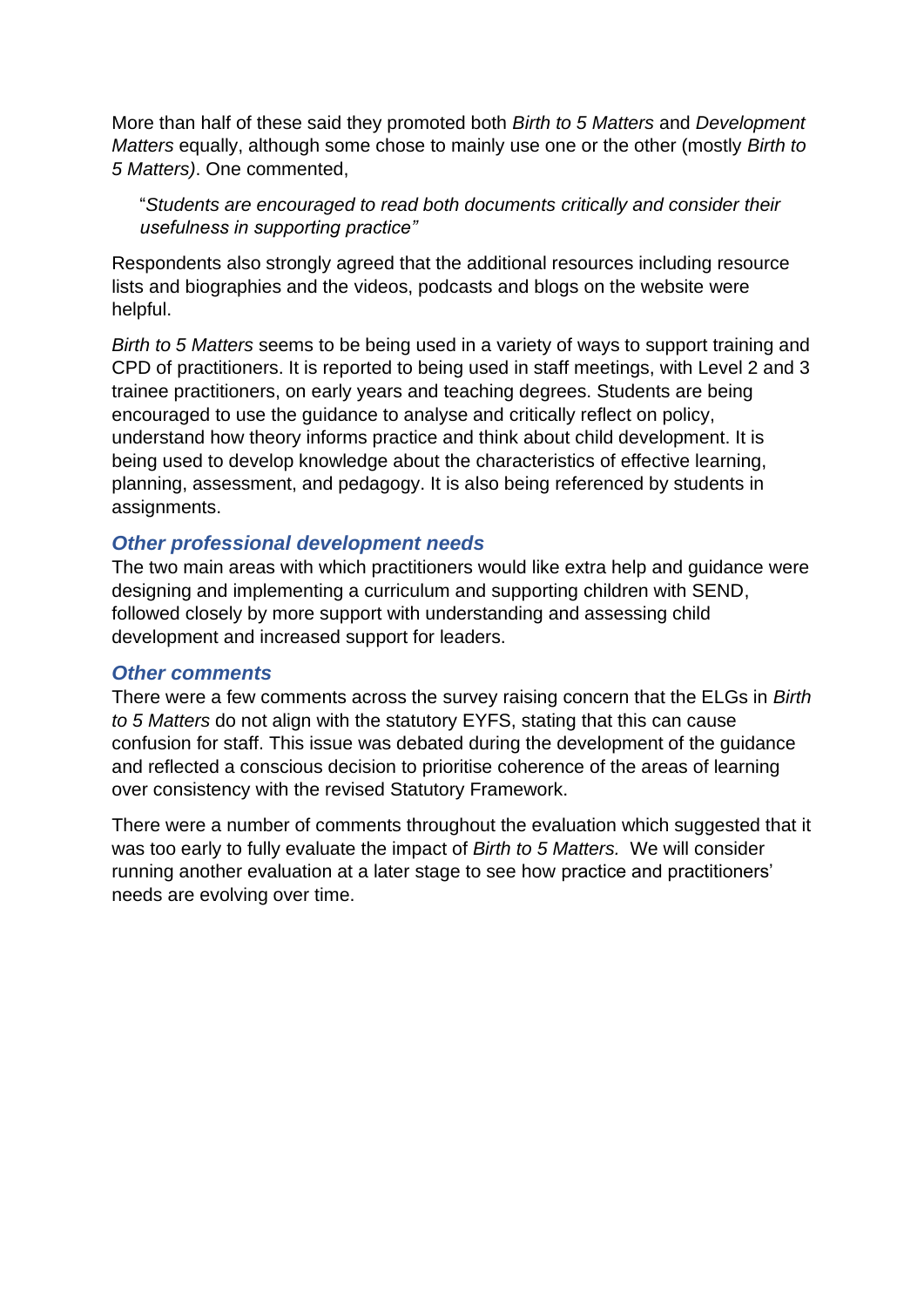### <span id="page-12-0"></span>Recommendations

As a result of the survey findings, the Early Years Coalition may wish to consider:

- 1. Conducting another evaluation of *Birth to 5 Matters* at a later date and trying to encourage a larger number of responses.
- 2. What further support would be helpful for practitioners working with children with SEND.
- 3. What further support would be helpful to support assessment
- 4. What further information would support developing curricula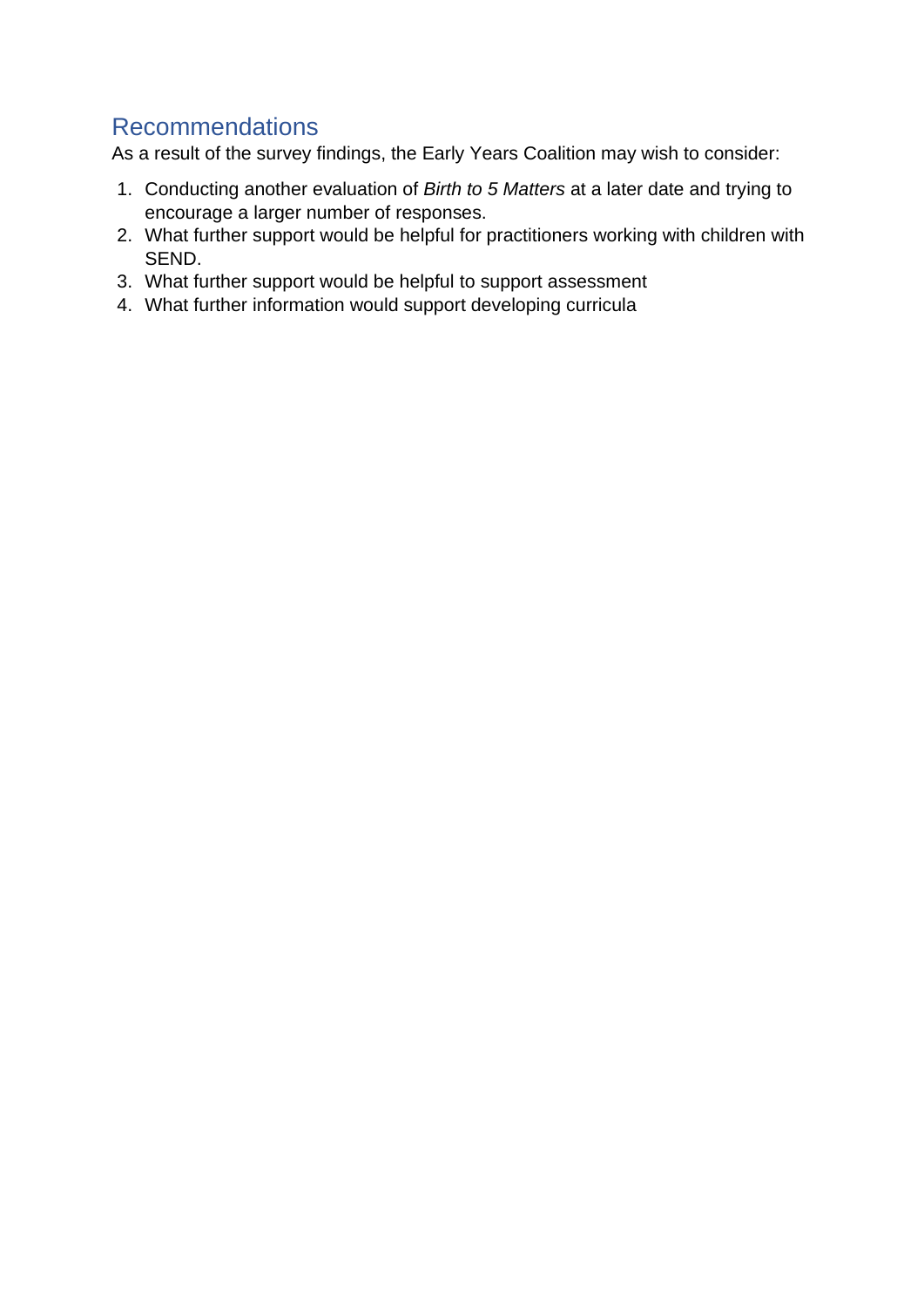# <span id="page-13-0"></span>Appendix A: Respondent profile



Other included childminders, students, owners/directors and EYFS leaders

Q3 How long have you worked in the early years?